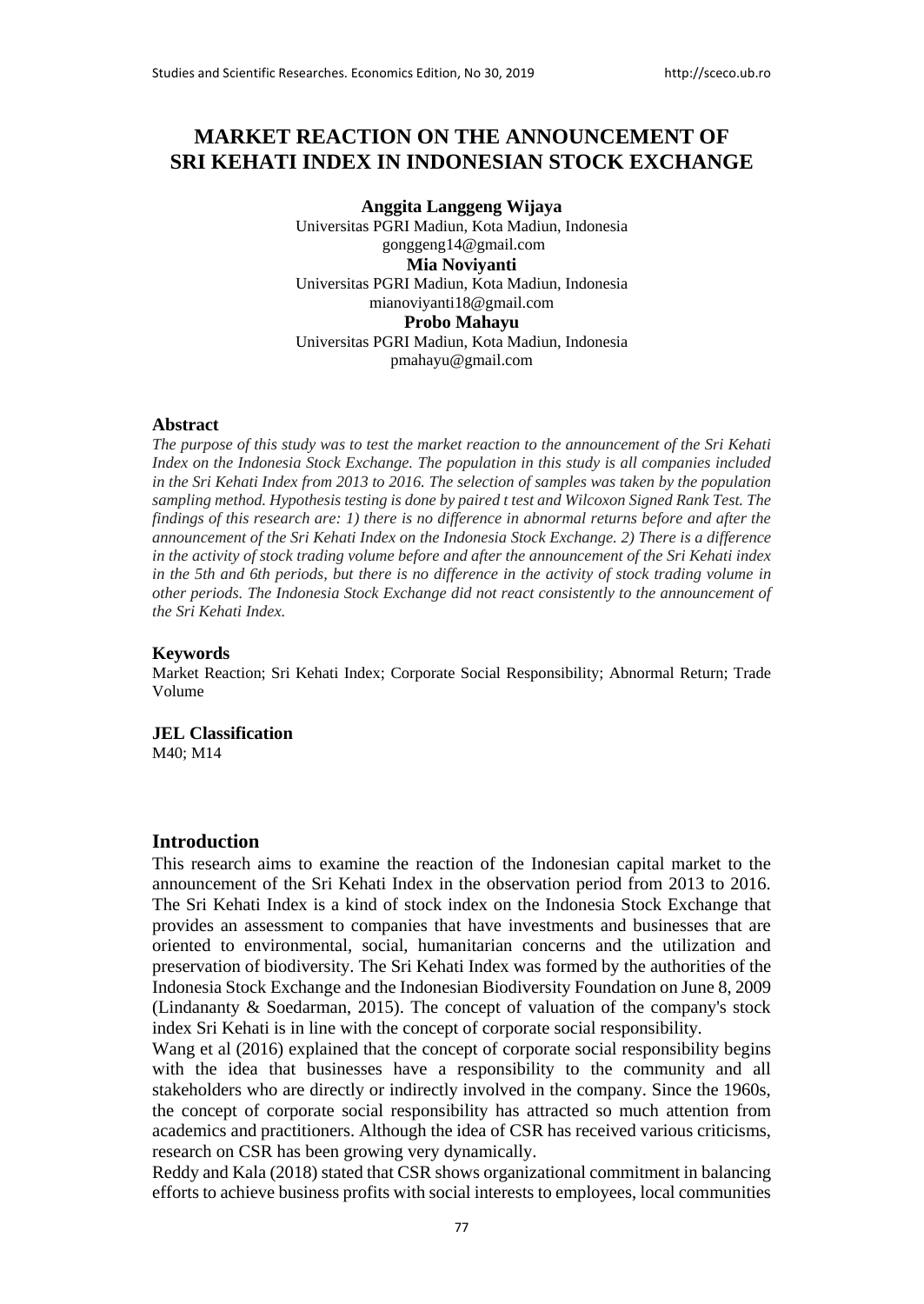and society. According to Cheng and Setiawan (2011), the implementation of CSR in the company's strategy and operations will get investors' attention. Companies that implement good CSR policies show that companies prioritize business sustainability and environmental problems. Investors are expected to tend to invest in companies that have good CSR. CSR can be a strategy to demonstrate the company's competitive advantage. Wang et al (2016) states that the implementation of CSR is related to value creation activities.

The Government of the Republic of Indonesia also pays attention to the implementation of CSR. Through Law No. 40 of 2007 concerning incorporated companies, the Government of the Republic of Indonesia requires companies in the natural resource industry to carry out and report CSR activities. The Indonesian Stock Exchange Authority then issued a measurement of the level of company concern for CSR and the environment in the form of a stock index. The Indonesia Stock Exchange in collaboration with the Biodiversity Foundation launched a stock index called the Sri Kehati Index.

Sri Kehati Index is a stock index which is calculated from companies that are considered to have very good attention to the environment, social and humanity. Sri Kehati Index consists of 25 companies in the Indonesia Stock Exchange. The Sri Kehati Index is announced twice a year in April and October. The composition of companies included in the Sri Kehati index is possible to differ during each announcement.

Indahyanti and Wijaya (2014) revealed that one of the objectives of financial reporting is to provide information that is useful to users of the report. Carnevela et al (2012) states that accounting information is has value relevance if the information can affect the market equity value. Previous research shows that accounting information alone cannot explain variations in equity market values. The influence of non-financial information on the value of equity raises a lot of debate among academics. According to Carnevela et al (2012), research on the influence of CSR information on the capital market becomes interesting to analyze. The existence of the Sri Kehati stock index on the Indonesia Stock Exchange is expected to provide investors with additional nonfinancial information about the company's social responsibility.

Market reaction to announcements or information on the market can be evaluated from changes in stock prices and stock trading volume activities (Wijaya & Sudana, 2017). Stock trading volume is able to describe investor expectations on new information, while changes in stock prices indicate the influence of information at the market level (Beaver, 1968). Stock trading volume is able to reflect investor activity because it considers every action taken by the investor through the sum of all stock trading, while the price reflects an aggregation or average of investor confidence (Wijaya & Sudana, 2017).

According to Halkos and Sepetis (2007), the stock market evaluates the stock market value of Greek companies that implement environmental management systems. Company policies that are oriented to environmental concerns require large costs. The capital market should be able to provide a different response between companies that have good environmental performance and poor environmental performance. This study concludes that a better environmental management system results in a reduction in company risk. In the Indonesian capital market, one indicator of environmental performance is the Sri Kehati index. According to Zufkafli et al (2017), the Sri Kehati index is an index that shows that the company has considered social investment and responsible environmental management.

Previous research on the Sri Kehati index in the Indonesia Stock Exchange has produced inconsistent results. Lindananty and Soedarman (2015) state that there is no reaction to the issuance of the Sri Kehati Index when measured by abnormal returns, however, the results are different when measured by trading volume activity. This means that the market reaction is not consistent with the Sri Kehati index information.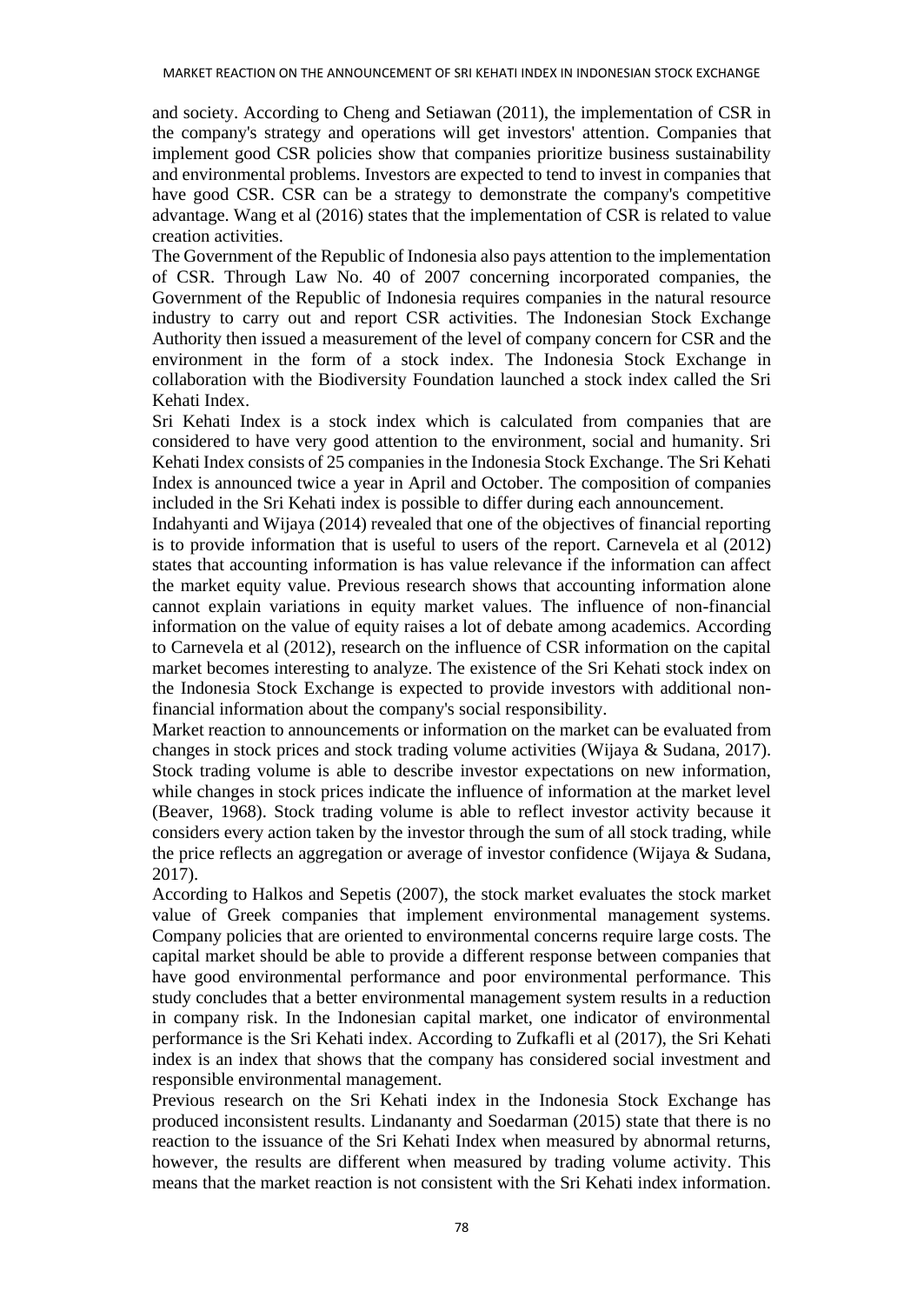Asmara (2017) stated that the capital market will react to the disclosure of social responsibility in companies included in the Sri Kehati index.

Based on the inconsistencies of several previous studies, the researchers considered that research on the reaction of the Indonesian Stock Exchange to the Sri Kehati index needed to be re-examined as an effort to complement previous research regarding the capital market reaction to the Sri Kehati index.

The next part of this study will be presented as follows: The second part contains a literature review and development of hypotheses, the third section describes the research method, the fourth section discusses the research analysis, the fifth section presents the research discussion and the last section discusses conclusions, limitations and research suggestions.

## **Literature Review and Hypotheses Development**

### **Corporate Social Responsibility**

Malik and Kanwal (2018) explain that CSR is not a new concept. The definition of CSR at the beginning was the management of business organizations and social performance that had a positive impact on the community. Becchetti et al (2014) explained that CSR has shifted the company's efforts to maximize profits on more complex business strategies in order to satisfy various stakeholders. Companies in an effort to achieve profits, companies must be able to properly consider the impact of business activities on the interests of each of the stakeholders. Cahan et al (2016) explained that CSR will have an impact on the company's reputation, a greater goodwill of the company and an increase in the company's performance in the long run. Previous research has explained that the company's social performance has an impact on the company's financial performance.

Ksiezak and Fischbach (2017) stated that CSR is the way the company is responsible for the company's stakeholders. The importance of CSR for corporate strategy is closely related to the company's stakeholders. Companies need trust and good relationships with suppliers, business relations, employees and other social organizations. According to Ksiezak and Fischbach (2017), the basic concept of CSR refers to three basic pillars, namely profit, people and planet. The profit aspect will relate to multiplayer effects, taxation and activities that can damage trust in the company. Aspects of people include the responsibility of the consumer company, responsibility for employees and responsibility for the community. The planetary aspect includes the company's concern for business activities that affect the natural environment.

Wang and Li (2016) state that increasing global attention and concern for CSR has made a significant increase in corporate CSR reporting worldwide. Astuti and Nugrahanti (2005) explained that investors not only analyze earnings information, but also evaluate the disclosure of corporate social and environmental responsibilities. Reporting and disclosure of CSR activities is one way to send signals to stakeholders (investors) and the market. CSR disclosure is expected to provide a signal that can increase the value of the company. Stakeholders are expected to have a positive perception of companies that implement CSR strategies well and have an interest in investing in the company.

Wang and Li (2016) stated that CSR disclosure provides added value for information users to assess the risks and performance of the company in the future. According to Lopatta et al (2016), research on CSR still causes a lot of debate. Academics and practitioners are considered not to agree about the definition and interpretation of CSR so that the results of research are still very varied. There is also no consensus of direct CSR benefits for companies such as reducing company costs and risks as well as indirect benefits in terms of competitive advantage. The existence of the Indonesian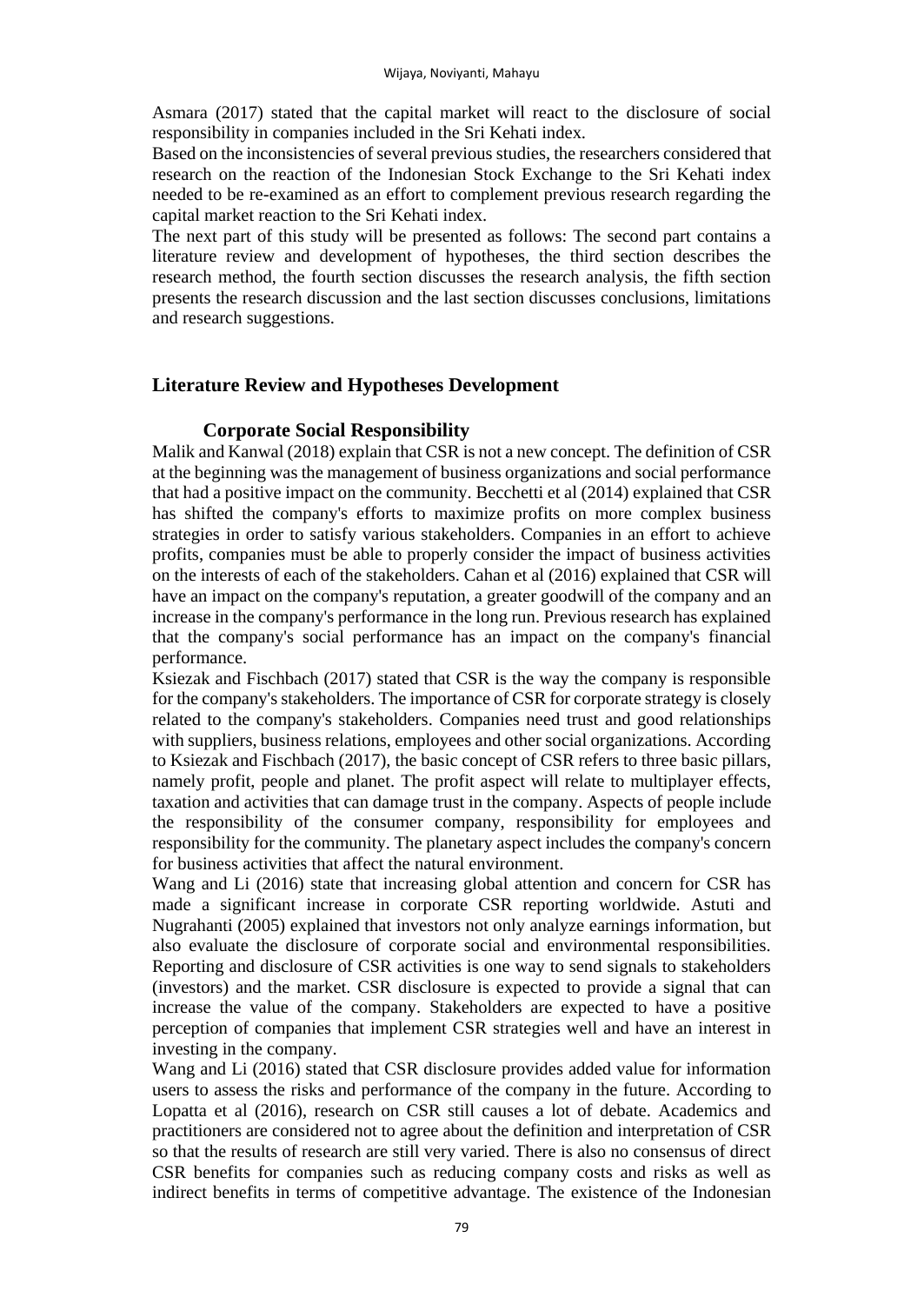Stock Exchange's authority policy regarding the establishment of the Sri Kehati stock index is an opportunity to develop research on CSR.

## **Sri Kehati Index**

The Sri Kehati stock index cannot be separated from the CSR concept. The Sri Kehati Index is the result of collaboration between the Biodiversity Foundation (Kehati Foundation) and the Indonesian Stock Exchange authorities. The word SRI stands for "Sustainable and Responsible Investment". Sri Kehati Index aims to provide additional information for investors about companies that have very good performance in terms of sustainable business, a good corporate governance system, and concern for the environment. This index assesses companies that have implemented CSR by considering six fundamental aspects as ranking criteria, including: environment, community development, corporate governance, human rights, business behavior and employment principles (Kehati.or.id, 2015).

The Sri Kehati Index consists of 25 company shares selected through a selection and ranking process. Based on the explanation presented on the Indonesia Stock Exchange website [\(https://www.idx.co.id/\)](https://www.idx.co.id/), the criteria used to conduct the assessment include: 1) the company has total assets above Rp 1 trillion based on audited financial statements. 2) the company has a positive Price Earnings Ratio (PER). 3) Public share ownership is greater than 10%. The next step is to choose the 25 best stocks by considering 6 main factors, which include: 1) Environment; 2) Community; 3) Corporate Governance; 4) Human Rights; 5) Business Conduct; 6) Employment Practices & Decent Work. Companies registered in the shares of the Sri Kehati Index can change each announcement date.

The Indonesian capital market reaction to information will be indicated by changes in the company's stock price. Changes in stock prices on the stock exchange can be seen from changes in abnormal returns (AR), which is a comparison between actual returns and expected returns (Lindananty & Soedarman, 2015). Market reaction can also be seen from the Trading Volume Activity (TVA). TVA measures a stock trading activity that occurs in a certain period which is calculated by comparing the volume of shares traded with the volume of previous shares. The capital market reaction to the Sri Kehati Index on this research will be seen from changes in abnormal returns and the company's Trading Volume Activity (TVA).

# **Hypothesis Development**

Du et al (2017) explains that there is an increase in demand from the capital market for sustainability reports. The results of academic research show that sustainability reports affect firm value. Companies use various methods in communicating information about sustainability reports, for example through advertising, disclosure of information through annual report or company websites. Halkos and Sapetis (2007) explain that capital markets react to information about corporate environmental policies in which improving environmental performance will reduce the risk of the company.

Research on market reactions to social and environmental activities was carried out by Ramiah et al (2013). This study investigated the impact of 19 announcements on environmental regulations on entities listed on the Australian Stock Exchange during the period 2005-2011. The results showed that there was an abnormal return of 31% in the alternative energy sector which indicated that the environmental policy had an impact on the long-term energy sector industry. Atiqoh (2016) found that CSR disclosure affects company stock returns. However, other studies such as Astuti and Nugrahanti (2015) did not find the effect of corporate social responsibility on abnormal returns.

Research on Sri Kehati index has been done by some previous research. The research of Lindananty and Soedarman (2015) examined the consistency of Indonesian Stock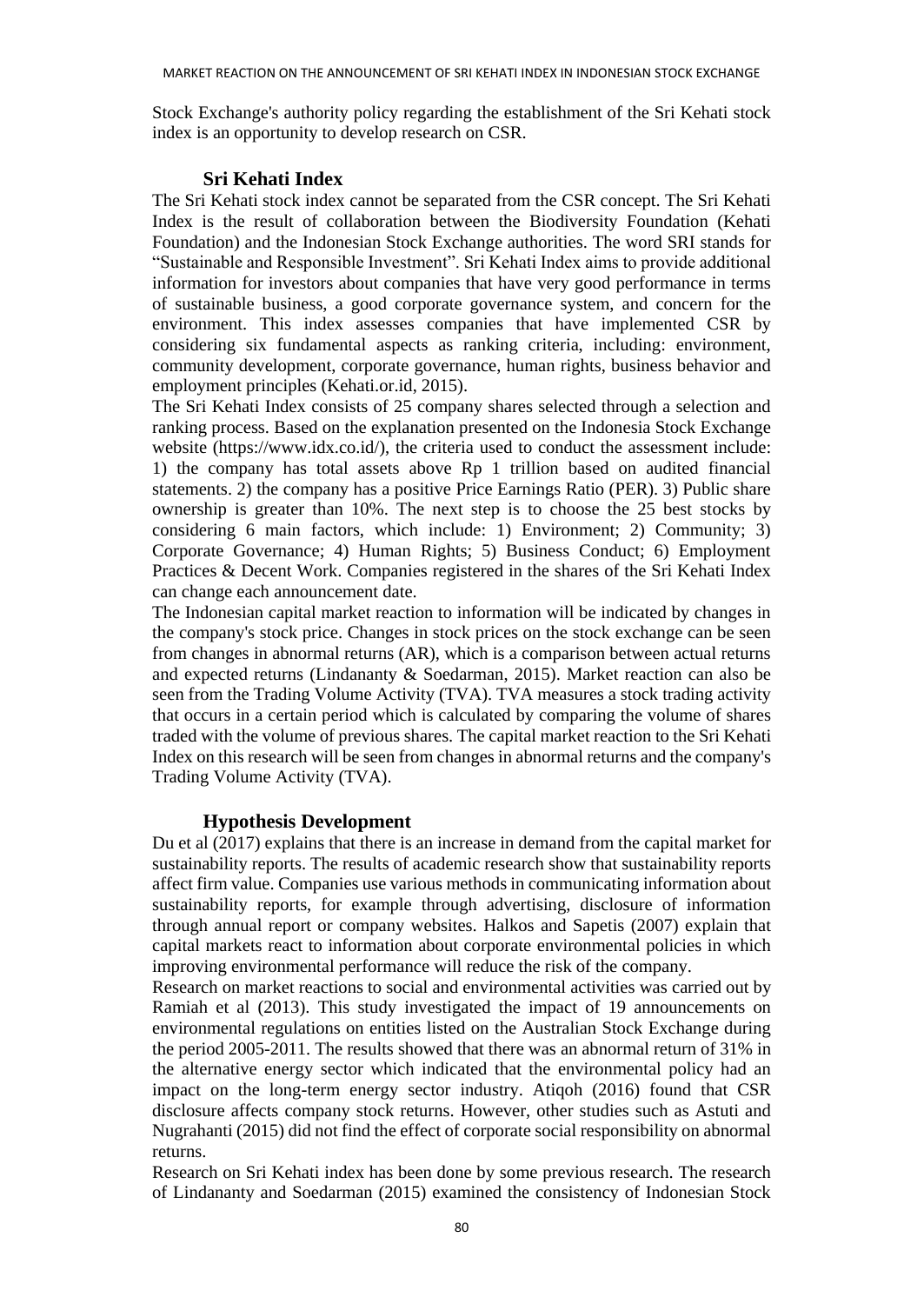Exchange reaction to the issuance of Sri Kehati index. The results were shown that for the reaction test of the Sri Kehati index announcement, it gives consistent result for nine periods the measurement of the abnormal return but does not yield consistent results when the market reaction was measured by trading volume activity. Indonesian Stock Exchange investors do not react consistently to the Sri Kahati Index announcement.

Kusumaningtyas and Andayani (2015) conducted a study on the effect of corporate governance on firm value on the company share that listed on the Sri Kehati Index. The results of this study was indicated that institutional ownership affects the value of the company while managerial ownership, the composition of independent commissioners and audit quality does not affect the value of the company in the company listed in the Sri Kehati index. Laurensia (2015) was conducted a study on the effect of financial performance on stock prices of companies included in Sri Kehati index by considering aspects of CSR disclosure. This study found the influence of financial performance on CSR but did not find the effect of financial performance and CSR on stock price of company. Zulkafli et al (2017) conducted a study on the comparison of stock portfolio performance between companies in Sri Kehati Index and Jakarta Composite Index. The results were shown that the company's stock performance included in Sri Kehati Index has a better portfolio performance than the company that listed the Jakarta Composite Index.

Previous research regarding the market reaction to the announcement of the Sri Kehati index has shown different results. If information about the Sri Kehati index is assessed by the market as good information, the capital market is expected give a good response. Sri Kehati is a CSR-based and sustainable investment index, so researchers suspect that the Indonesian capital market will react to the announcement of the index which can be observed from changes in abnormal returns and trading volume activity.

Based on the things mentioned above, the hypothesis in this study was expressed as follows.

- $H_1$ : There are differences in abnormal return before and after announcement of Sri Kehati Index in Indonesian Stock Exchange
- $H<sub>2</sub>$ : There are differences in trading volume activity before and after announcement of Sri Kehati Index in Indonesian Stock Exchange

## **Research Methods**

## **Data, Population and Sample**

This type of research is an event study, which uses window 10 for the data collection range (5 days before and 5 days after). Event studies are a type of study used to assess the impact of an event or certain information on the value of the company. The population in this study was all companies included in the 25 Sri Kehati index companies in the period 2013 to 2016. The sampling technique used was population samples. Data is obtained through the announcement of the Indonesia Stock Exchange data and daily stock price data on the yahoofinance.com.

## **Definition and Measurement of Research Variables**

The capital market reaction in this study is as follows:

1. Abnormal Return (AR)

Abnormal Return is the difference between the actual return occurs with the return was expected investors. Abnormal Return measurement was used market adjusted model which is model which assumes that best estimator to estimate return of stock is market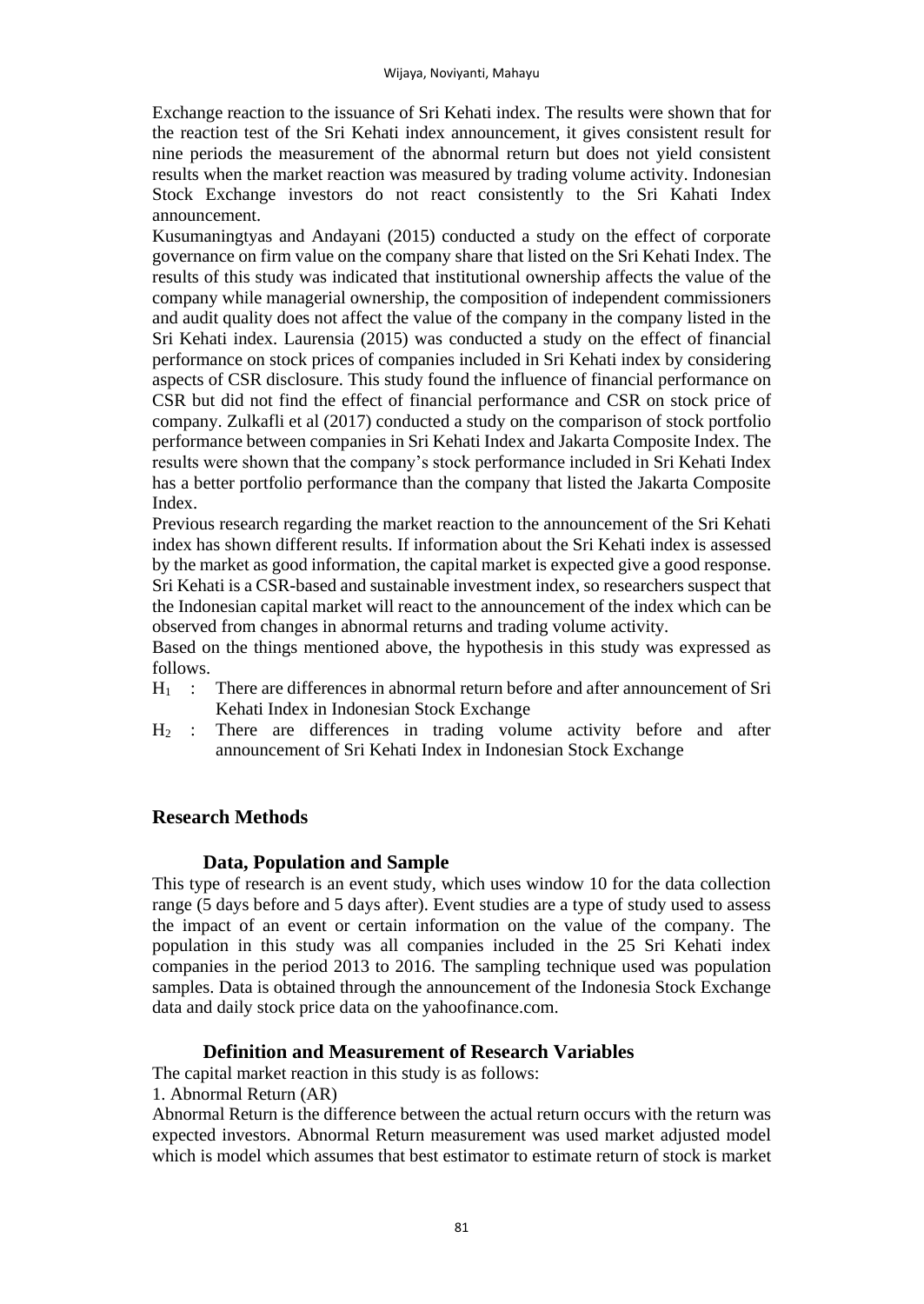return index at that time (Lindananty and Soedarman, 2015). The used of this model will cause a stock return that is estimated to be the same as the market index return.  $AR_{ii} = R_{ii} - E(Rm_i)$ 

| Where.    |                                                          |
|-----------|----------------------------------------------------------|
| ARit      | $=$ Abnormal stock return of i in period of t            |
| $R_{it}$  | $=$ Return of stock of i in period of t                  |
| $E(Rm_t)$ | $=$ Expected return of stock market index in period of t |

The calculation of market index return used the following formula:

$$
E(RM_t) = \frac{IHSG_t - IHSG_{t-1}}{IHSG_t}
$$

**Where** 

| $E(Rm_t)$    | $=$ Expected return of stock market index in period of t |
|--------------|----------------------------------------------------------|
| $IHSG_{t}$   | $=$ Composite Stock Price Index in period of t           |
| $IHSG_{t-1}$ | $=$ Composite Stock Price Index in period of t-1.        |

2. Trading Volume Activity (TVA)

Trading Volume Activity (TVA) is a stock trading activity that occurs in a certain period calculated by comparing the volume of stock (number of stock) traded with the volume of stock outstanding.

$$
TVA_{it} = \frac{\sum Stock \, i \, in \, period \, of \, t - Stock \, i \, in \, period \, of \, t - 1}{\sum Stock \, i \, in \, period \, of \, t - 1}
$$

The Sri Kehati Index is annually announced twice in April and October. Announcement of Sri Kehati Index in the period 2013 to 2016 there are eight dates of Sri Kehati index announcement so that paired sample test was conducted for eight of the date of the announcement.

### **Data Analysis Technique**

Data analysis in this study was carried out using a paired sample t test. If the results of the data normality test show that the data is normally distributed, hypothesis testing will be carried out by paired samples t test. However, if the data does not meet the normality assumption, hypothesis testing will be done with the Wilcoxon Signed Rank Test

### **Analysis and Discussion**

In this section we will explain the results of the analysis of the Indonesian capital market reaction to the announcement of the Sri Kehati index. To facilitate the readers' understanding of this analysis, we explained that during the 2013-2016 research period there were 8 announcements of the Sri Kehati index on the Indonesia Stock Exchange. At each announcement of the Sri Kehati index there are potential changes in company data including the Sri Kehati index.

The Indonesian capital market reaction to the announcement of the Sri Kehati index will be seen from changes in the abnormal return and trading volume activity. If there is a difference of abnormal return and trading volume activity before and after announcement, it was indicated the market reaction, but if there is not difference indicated that capital market does not give response to Sri Kehati index announcement. Analysis of the market reaction is tested for each date index announcement. The table below shows in detail the date of the announcement of the Sri Kehati Index on the Indonesia Stock Exchange.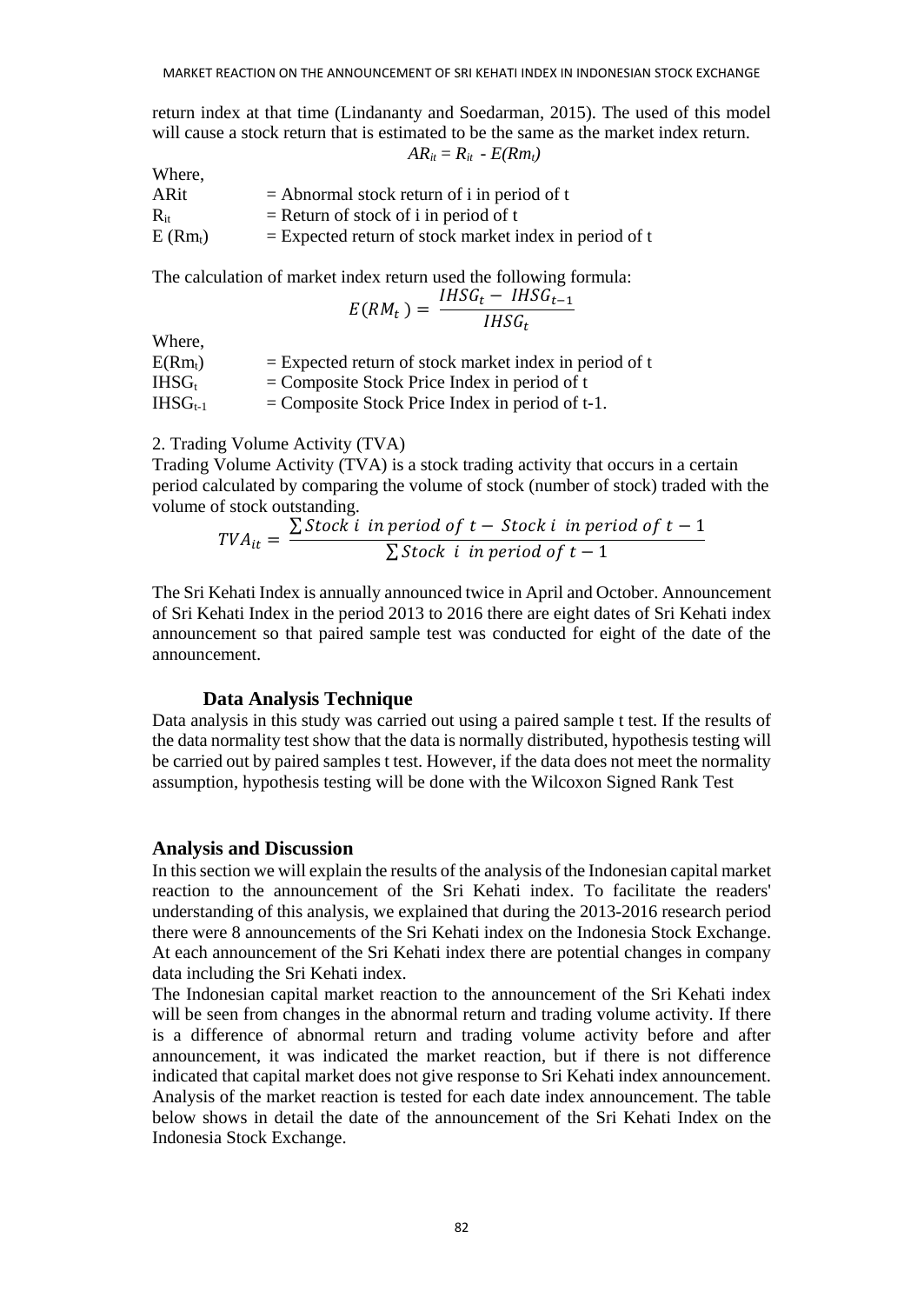| Observation    |                                  | Event Window     |                                     |
|----------------|----------------------------------|------------------|-------------------------------------|
| Period         | $t - 5$                          | t.               | $t+5$                               |
| 1              | April 22 - April 26,<br>2013     | April 29, 2013   | April 30 - May 4,<br>2013           |
| $\overline{2}$ | October 23 - October<br>29, 2013 | October 30, 2013 | October 31 -<br>November 6,<br>2013 |
| 3              | April 22 - April 28,<br>2014     | April 29, 2014   | April 30 - May 5,<br>2014           |
| $\overline{4}$ | October 20 - October<br>24, 2014 | October 27, 2014 | October 28 -<br>November 3.<br>2014 |
| 5              | April 20 - April 24,<br>2015     | April 27, 2015   | April 28 - May 4,<br>2015           |
| 6              | October 22 - October<br>28, 2015 | October 29, 2015 | October 31 -<br>November 5,<br>2015 |
| 7              | April 21 - April 27,<br>2016     | April 28, 2016   | April 29, 2016 -<br>May 5, 2016     |
| 8              | October 20 - October<br>26, 2016 | October 27, 2016 | October 28 -<br>November 3,<br>2016 |

### **Table 1 Period of Research Observation**

Source: Indonesia Stock Exchange, Researcher's Data Source

Data analysis was done for each date of Sri Kehati index announcement. On each announcement date, the researchers were examined the market reaction from the abnormal return (AR) and trading volume activity (TVA). Test results for each period of observation presented in the following:

### **Result of 1st Period Analysis**

The first analysis was conducted for the announcement date of the Sri Kehati index on April 29, 2013. The table below presents the test results for that period as follows:

| Announcement<br>Date           | Data in Test              | Analysis tool                       | The p value |
|--------------------------------|---------------------------|-------------------------------------|-------------|
| April 29, 2013                 | AR Before and AR<br>After | Wilcoxon Signed Rank<br><b>Test</b> | 0.824       |
|                                | ATVA Before and           | Wilcoxon Signed Rank                | 0.643       |
|                                | ATVA After                | Test                                |             |
| Source: computed by the author |                           |                                     |             |

## **Table 2 Test of Market Reaction for 1st Periods of Research**

nputed by

Based on table 2, it was known that both of the abnormal return (AR) and trading volume activity (TVA) tests were showed insignificant results. Testing of abnormal return and trading volume activity (TVA) was showed that there was no significant difference of abnormal return and trading volume activity (TVA) before and after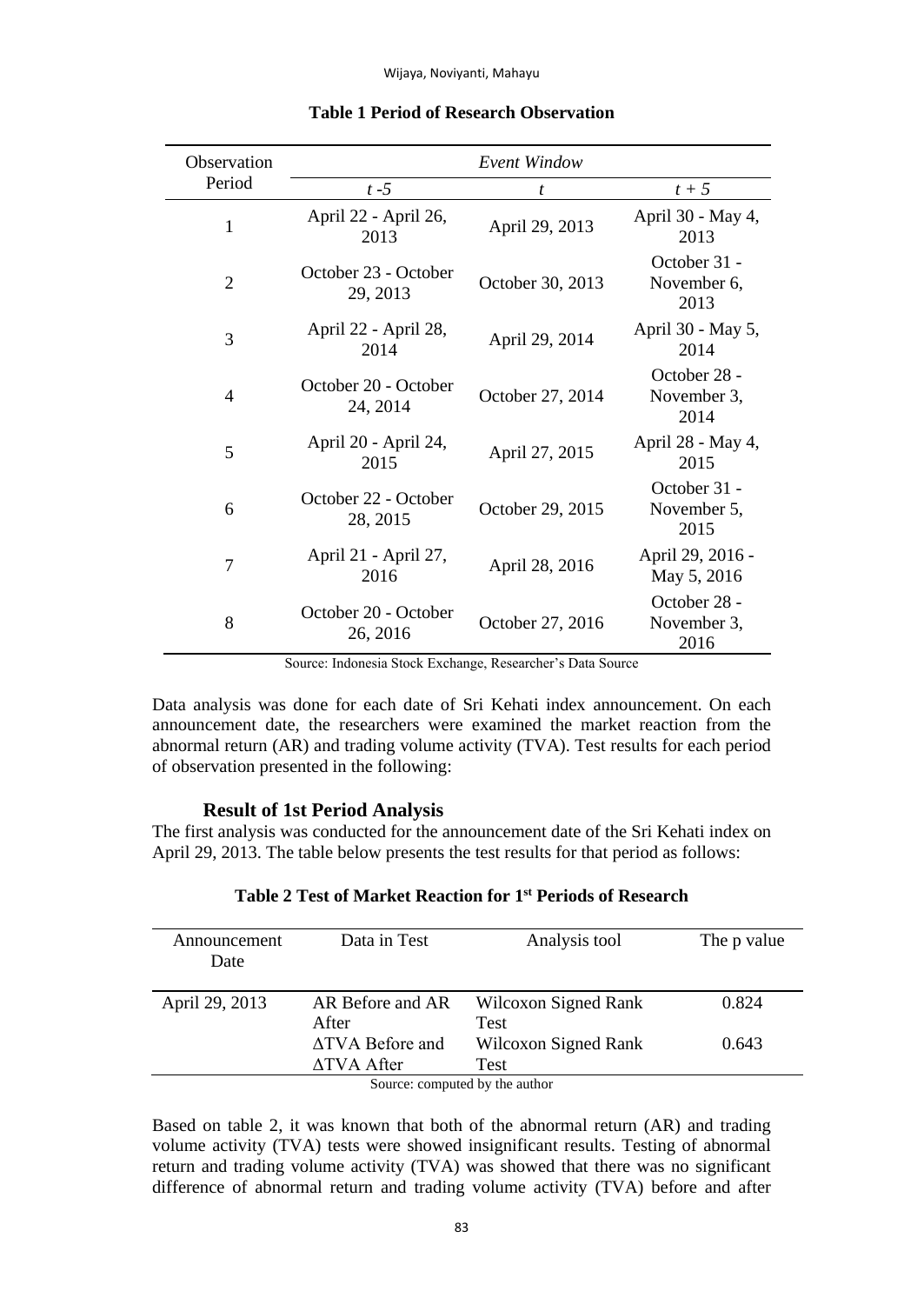announcement of Sri Kehati Index. In testing the index announcement on April 29<sup>th</sup>, 2013, the capital market does not react to the announcement of Sri Kehati index.

### **Result of 2nd Period Analysis**

The second analysis was conducted for the announcement date of the Sri Kehati index on October 30, 2013. The table below presents the test results for that period as follows:

| Announcement<br>Date | Data in Test                   | Analysis tool    | The p<br>value |
|----------------------|--------------------------------|------------------|----------------|
| October 30, 2013     | AR Before and AR               | Wilcoxon Signed  | 0.614          |
|                      | After                          | Rank Test        |                |
|                      | <b>ATVA Before and</b>         | Wilcoxon Signed  | 0.499          |
|                      | ATVA After                     | <b>Rank Test</b> |                |
|                      | Cource: computed by the outbor |                  |                |

# **Table 3 Test of Market Reaction for 2nd Periods of Research**

Source: computed by the author

Table 3 was known that both of the abnormal return and TVA tests were showed insignificant results. The results of the analysis show that there was no significant difference of abnormal return and trading volume activity (TVA) before and after announcement of Sri Kehati Index. In testing the announcement of Sri Kehati index on period of October 30, 2013 was shown that the Indonesian capital market does not react to the announcement of Sri Kehati Index.

## **Result of 3rd Period Analysis**

The third analysis was conducted for the announcement date of the Sri Kehati index on April 29, 2014. The table below presents the test results for that period as follows:

| Announcement<br>Date | Data in Test           | Analysis tool    | The p value |
|----------------------|------------------------|------------------|-------------|
|                      |                        |                  |             |
| April 29, 2014       | AR Before and AR       | Wilcoxon Signed  | 0.396       |
|                      | After                  | <b>Rank Test</b> |             |
|                      | <b>ATVA</b> Before and | Wilcoxon Signed  | 0.700       |
|                      | <b>ATVA After</b>      | <b>Rank Test</b> |             |
|                      |                        |                  |             |

# **Table 4 Test of Market Reaction for 3rd Periods of Research**

Source: computed by the author

The table 4 was presented the test results for the third observation period of April 29, 2014. Based on the table 4, it was known that both the abnormal return and trading volume activity (TVA) tests were showed insignificant results. The results of the analysis show that there was no significant difference of abnormal return and TVA before and after announcement of Sri Kehati Index. In testing the announcement of the Sri Kehati index on period of April 29, 2014 was shown that the capital market does not react to the announcement of Sri Kehati Index.

## **Result of 4th Period Analysis**

The fourth analysis was conducted for the announcement date of the Sri Kehati index on October 27, 2014. The table below presents the test results for that period as follows: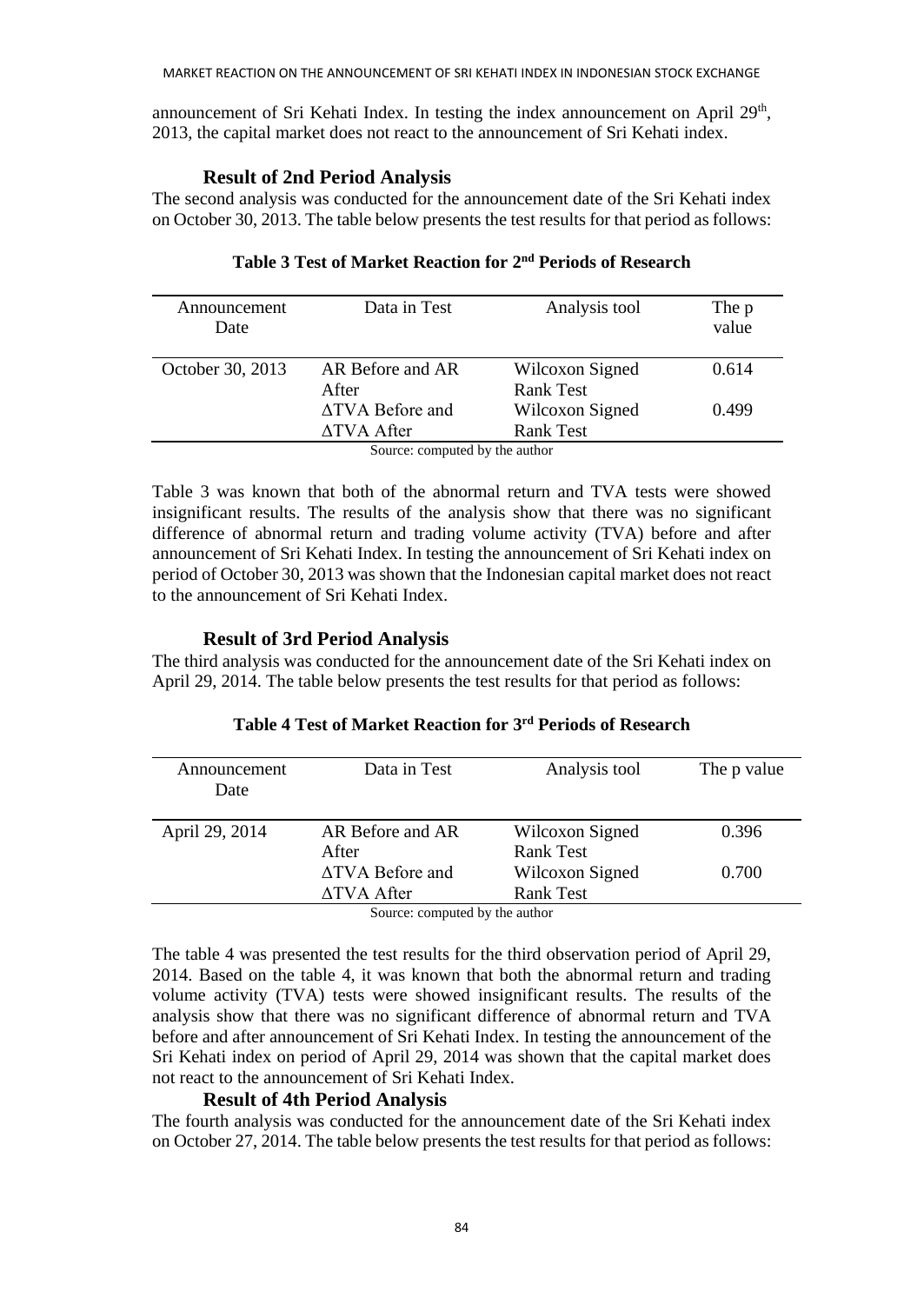| Announcement<br>Date | Data in Test                   | Analysis tool        | The p<br>value |
|----------------------|--------------------------------|----------------------|----------------|
| October 27, 2014     | AR Before and AR               | Wilcoxon Signed Rank | 0.060          |
|                      | After                          | <b>Test</b>          |                |
|                      | <b>ATVA</b> Before and         | Wilcoxon Signed Rank | 0.124          |
|                      | ATVA After                     | Test                 |                |
|                      | Cource: computed by the outbor |                      |                |

# **Table 5 Test of Market Reaction for 4th Periods of Research**

Source: computed by the author

Table 5 was presented the test results for the fourth observation period of October 27, 2014. Based on table 5, it was known that both of the abnormal return and trading volume activity (TVA) tests were showed insignificant results. The results of the analysis show that there was no significant difference of abnormal return and TVA before and after announcement of Sri Kehati index. In testing the announcement of the Sri Kehati index on period of October 27, 2014 was showed that the capital market does not react to the announcement of Sri Kehati index.

### **Result of 5th Period Analysis**

The fifth analysis was conducted for the announcement date of the Sri Kehati index on April 27, 2015. The table below presents the test results for that period as follows:

| Announcement<br>Date | Data in Test                  | Analysis tool        | The p<br>value |
|----------------------|-------------------------------|----------------------|----------------|
| April 27, 2015       | AR Before and AR              | Wilcoxon Signed Rank | 0.967          |
|                      | After                         | <b>Test</b>          |                |
|                      | ATVA Before and               | Wilcoxon Signed Rank | 0.021          |
|                      | ATVA After                    | Test                 |                |
|                      | Course sommited by the outhor |                      |                |

## **Table 6 Test of Market Reaction for 5th Periods of Research**

Source: computed by the author

Table 6 was presented the test results for the fifth observation period of April 27, 2015. Based on table 6, it was known the abnormal return and trading volume activity (TVA) tests were showed different results. Testing of abnormal return showed insignificant results with p value of 0.976. The test results were showed no significant differences in abnormal return before and after the announcement of Sri Kehati index on April 27, 2015. Testing on trading volume activity (TVA) was showed significant results with p value of 0.021. The test results were shown that there is a significant difference of trading activity volume (TVA) before and after the announcement of Sri Kehati index on April 27, 2015. Abnormal return and trading volume activity (TVA) test was showed inconsistent result to measure market reaction at the announcement of Sri Kehati Index in this period.

## **Result of 6th Period Analysis**

The sixth analysis was conducted for the announcement date of the Sri Kehati index on October 29, 2015. The table below presents the test results for that period as follows: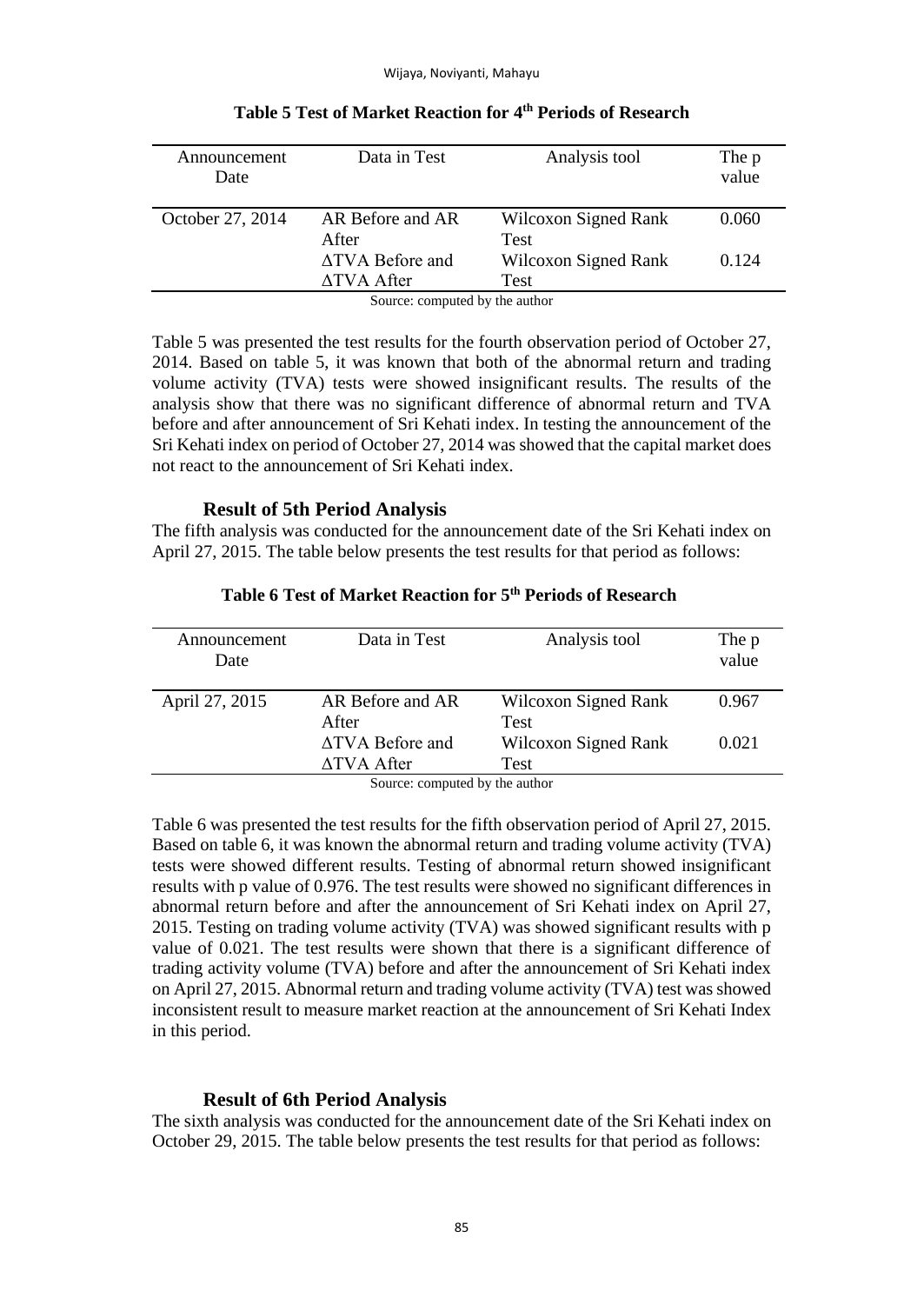| Announcement<br>Date | Data in Test                            | Analysis tool                       | The p value |
|----------------------|-----------------------------------------|-------------------------------------|-------------|
| October 29, 2015     | AR Before and AR<br>After               | Wilcoxon Signed<br><b>Rank Test</b> | 0.477       |
|                      | ATVA Before and<br>ATVA After           | Wilcoxon Signed<br><b>Rank Test</b> | 0.008       |
|                      | Concert commented builded and beautiful |                                     |             |

## **Table 7 Test of Market Reaction for 6th Periods of Research**

Source: computed by the author

Table 7 was presented the test results for the sixth observation period of October 29, 2015. Based on the table above, it was known that the abnormal return and trading volume activity (TVA) tests were showed different results. Testing of abnormal return was showed insignificant results with p value of 0.477. The test results were showed that there was no significant difference of abnormal return before and after the announcement of Sri Kehati index on October 29, 2015, Tests on trading volume activity (TVA) was showed significant result with p value of 0.008. Test results were shown there a significant difference in trading activity volumes (TVA) before and after the Sri Kehati index announcement on October 29, 2015. The abnormal return and trading volume activity (TVA) tests were show inconsistent results for measuring market reaction to the announcement of the Sri Kehati Index of this period. Abnormal return test was showed no significant results while trading volume activity (TVA) test was showed significant results.

### **Result of 7th Period Analysis**

The seventh analysis was conducted for the announcement date of the Sri Kehati index on April 27, 2016. The table below presents the test results for that period as follows:

| Data in Test                         | Analysis tool                       | The p value                                     |
|--------------------------------------|-------------------------------------|-------------------------------------------------|
| AR Before and AR<br>After            | Wilcoxon Signed<br><b>Rank Test</b> | 0.938                                           |
| <b>ATVA</b> Before and<br>ATVA After | Wilcoxon Signed<br><b>Rank Test</b> | 0.452                                           |
|                                      |                                     | $\alpha$ and $\alpha$ and $\alpha$ and $\alpha$ |

# **Table 8 Test of Market Reaction for 7th Periods of Research**

Source: computed by the author

Table 8 was shown the test results for the seventh observation period of April 27, 2016. Based on the table above, it was known that both of the abnormal return and trading volume activity (TVA) tests were showed insignificant results. The results of the analysis show that there was no significant difference of abnormal return and trading volume activity (TVA) before and after announcement of Sri Kehati Index. In testing the announcement of the Sri Kehati index on period of April 27, 2016 was showed that the capital market did not react to the announcement of Sri Kehati index.

## **Result of 8th Period Analysis**

The eighth analysis was conducted for the announcement date of the Sri Kehati index on October 27, 2016. The table below presents the test results for that period as follows: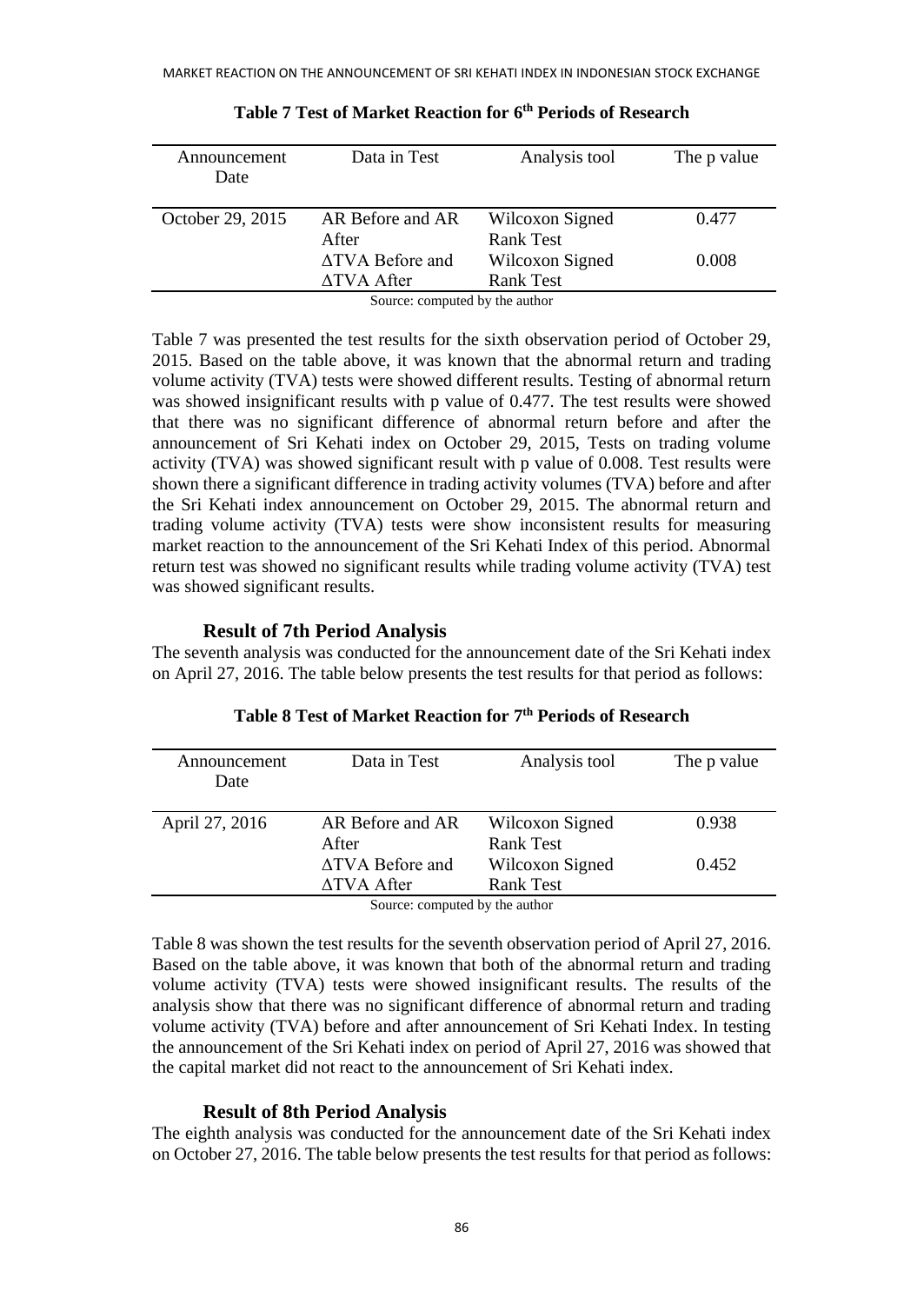| Announcement     | Data in Test                       | Analysis tool    | The p value |
|------------------|------------------------------------|------------------|-------------|
| Date             |                                    |                  |             |
|                  |                                    |                  |             |
| October 27, 2016 | AR Before and AR                   | Wilcoxon Signed  | 0.278       |
|                  | After                              | <b>Rank Test</b> |             |
|                  | <b>ATVA Before and</b>             | Wilcoxon Signed  | 0.812       |
|                  | $\triangle$ TVA After              | <b>Rank Test</b> |             |
|                  | $\alpha$ and $\alpha$ and $\alpha$ |                  |             |

**Table 9 Test of Market Reaction for 8th Periods of Research**

Source: computed by the author

Table 9 was shown the test results for the seventh observation period of October 27, 2016. Based on table 9, it was known that both of the abnormal return and trading volume activity (TVA) tests were showed insignificant results. Testing of abnormal return and TVA were showed that there was no significant difference of abnormal return and TVA before and after announcement of Sri Kehati index. In testing the announcement of the Sri Kehati index on period of October 27, 2016 was showed that the Indonesian capital market did not react to the announcement of Sri Kehati index.

### **Discussion**

This research did not succeed in finding fully market reaction to the Sri Kehati Index announcement in Indonesian Stock Exchange. Test market reaction using abnormal returns before and after the announcement date of the Sri Kehati Index shows that there is no significant difference in abnormal returns. The Trading volume activity (TVA) test before and after the announcement of the Sri Kehati index showed there were differences in TVA in the 5th observation period (April 27 2015) and the 6th observation period (October 29, 2015). Test of trading volume activity (TVA) in other observation periods did not show significant results. However, the results of this study support the results of Lindananty and Soedarman's (2015) study which found that the Indonesia Stock Exchange has not reacted consistently to the announcement of the Sri Kehati index.

The researchers were tried explain why the Indonesian Stock Exchange does not consistently respond to the Sri Kehati Index announcement. The Sri Kehati index is information related to sustainable investment with consideration of social and environmental aspects of the company assessed by external parties. Researchers were argued that the company included in the Sri Kehati index consists of 25 companies with various types of industries. There are companies with manufacturing, mining, banking and construction companies in the index winners. At the time of this index was announced of course the condition of each type of industry is not the same. The capital market reaction to information from each industry may not be in line, so when the analysis was carried out in one step for the 25 Sri Kehati index companies, the analysis provided an inconsistent response.

The researcher argues that changes in companies that won the Sri Kehati index in the Indonesian Capital Market did not occur massively. Changes in company data only occur in the initial period of the year in the April announcement period. In general, the announcement of the winner of the Sri Kehati index in the October period was not different from the winner of the Sri Kehati index in the April period of the same year. If analyzed for four years of observation, the company appointed as the winner of the Sri Kehati Index did not experience many changes. There is only one until three companies that remain and leave the winning data index. This caused the capital market to no longer react to the announcement of the Sri Kehati index. The announcement of the Sri Kehati index did not cause a shocking effect on the capital market, so the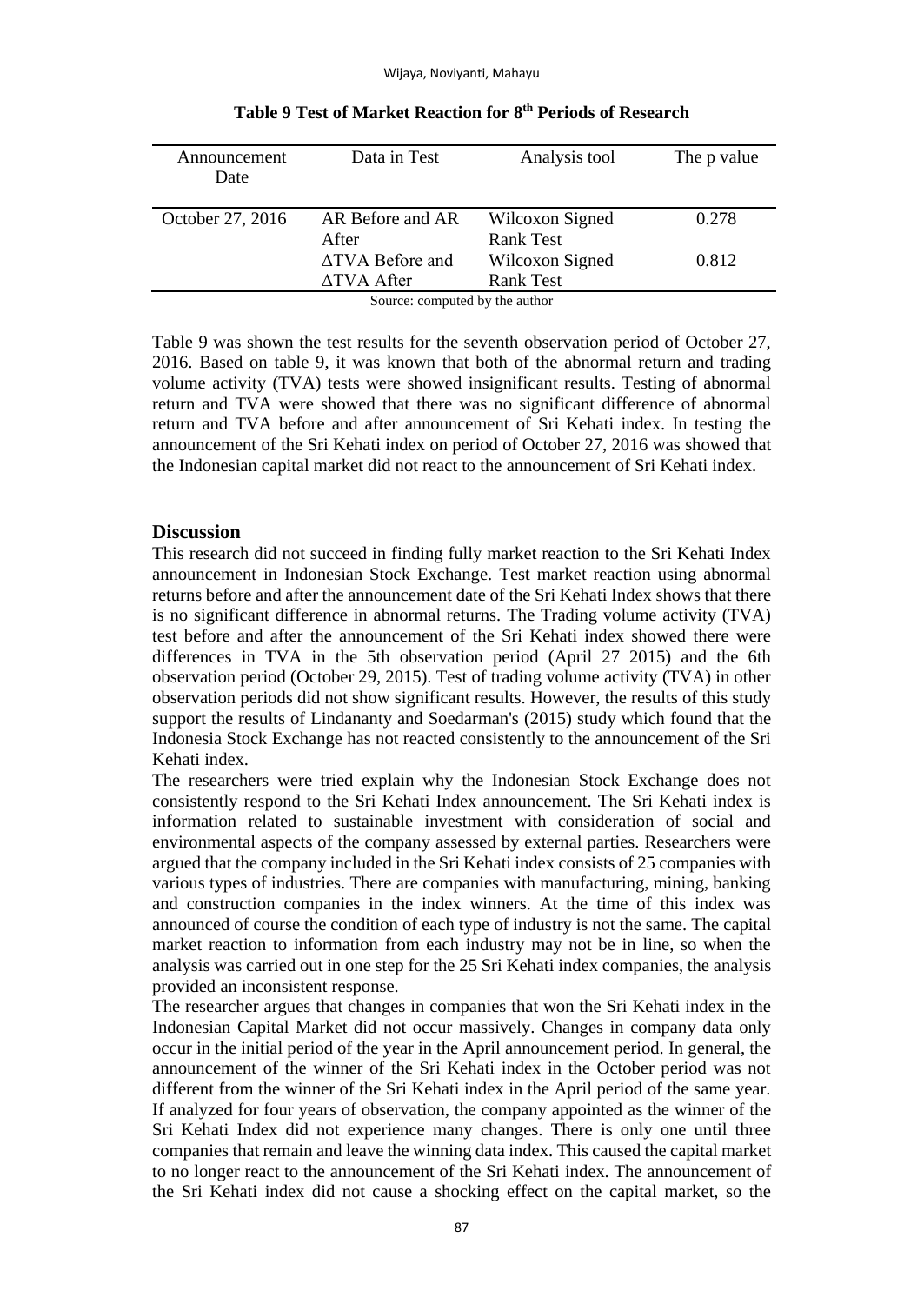Indonesian Stock Exchange did not react to the announcement of the Sri Kehati index in this study.

### **Conclusions and Recommendations**

This study concluded that the results of the abnormal return test before and after the announcement of the Sri Kehati Index did not provide significantly different results. The results of the trading volume activity test (TVA) show that at the eight dates of the announcement of the Sri Kehati index there were two testing periods which showed differences in TVA that occurred in the 5th and 6th period. In the other six periods there was no difference between the volume of stock trading (TVA) before and after the announcement of the Sri Kehati Index on the Indonesia Stock Exchange. Overall this study concluded that the Indonesia Stock Exchange did not consistently react to the announcement of the Sri Kehati index.

This research cannot be separated from limitations. The limitation of this study is that testing the market reaction to the Sri Kehati index is carried out for all data without considering the type of industry. Companies that are included in the winners of the Sri Kehati Index consist of 25 companies with various types of industries. This condition can cause different reactions by market players depending on the conditions of each type of industry.

Further research is recommended to distinguish the market reaction test from the announcement of the Sri Kehati index based on each type of industry. Further research is also recommended to test the announcement of other events in the Indonesian capital market such as the CSR award announcement.

### **References**

- Asmara, E.N. (2015), Pengaruh Karakteristik Perusahaan terhadap Reaksi Pasar Modal: Studi Empiris pada Perusahaan yang termasuk dalam Indeks Sri-Kehati Tahun 2009-2011, *Jurnal EBBANK*, 8 (1), 17-32.
- Astuti, C.W., Nugrahati, Y.W. (2015), Pengaruh Pengungkapan Corporate Social Responsibility terhadap Reaksi Pasar, *Dinamika Akuntansi, Keuangan dan Perbankan,* 4 (2), 90-105.
- Beaver, W.H. (1968), The Information Content of Annual Earnings Announcements, *Journal of Accounting Research Supplement*, 6 (3), 67-92.
- Becchetti, L., Solferino, N., Tessitore, M.E. (2014), Corporate social responsibility and profit volatility: theory and empirical evidence, *Industrial and Corporate Change*, 25 (1), 49-89.
- Cahan, S.F., Charl, D.V., Debra, J.T., Vic, N., Chris, J.V.S. (2016), Are CSR Disclosures Value Relevant? Cross-Country Evidence, *European Accounting Review*, 25 (3), 579-611.
- Carnevale, C., Maria, M., Sergio, V. (2012), Corporate Social Reporting in European Banks: The Effects on a Firm's Market Value, *Corporate Social Responsibility and Environmental Management*, 19 (1), 159-177.
- Cheng, M., Christiawan, Y.C. (2011), Pengaruh Pengungkapan Corporate Social Responsibility terhadap Abnormal Return, *Jurnal Akuntansi dan Keuangan*, 13 (1), 24-36.
- Du, S., Yu, K., Bhattacharya, C.B., Sen, K. (2017), The Business Case for Sustainability Reporting: Evidence from Stock Market Reactions, *Journal of Public Policy & Marketing*, 36 (2), 313-330.
- Halkos, G., Sapetis, A. (2007), Can Capital Markets Respond to Environmental Policy Of Firms? Evidence from Greece, *Ecological Economics*, 63 (1), 578-587.